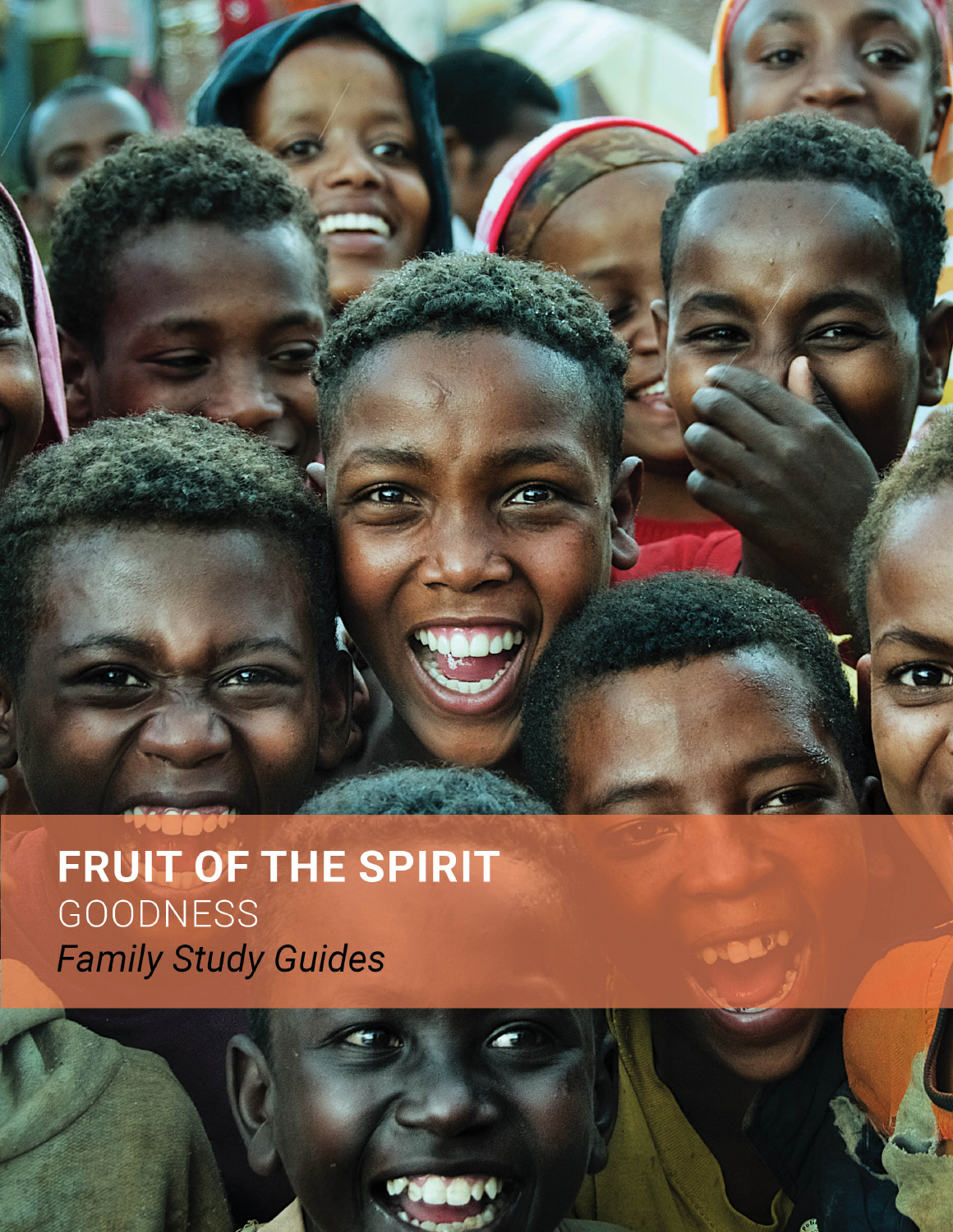## **FRUIT OF GOD'S SPIRIT** *"Goodness"* **Family Study Guide**

#### **Objectives:**

- Define goodness according to God's standards; compare and contrast God's goodness with "knowledge of good and evil".
- Learn more about the virtue of goodness and why it is important to express the godly trait of goodness to one's neighbor.
- Describe how Christ lived a life of "goodness."
- Study Biblical examples of godly goodness.
- Explain how to practice goodness when others may not be doing the same.

In this series of Family Study Guides, we have been showing the need for God's Holy Spirit in order to live a truly godly life. The need for God's power working with us is possibly best demonstrated by the fruit of "goodness."

The word 'goodness' comes from the word 'good.' 'Good' in Scripture means primarily what God is, then what He does, creates, commands and gives, and finally what He wills in the lives of His creation.

**Definition:** *Goodness* is the strength to actively do the godly things and stand against evil. It is acting in the excellent, fitting or morally right way.

We see that true, godly goodness is not something that we can do by ourselves.

#### **Mark 10:17-18** (A man asked*) "…Good Teacher, what shall I do that I may inherit eternal life? So Jesus said to him, Why do you call Me good? No one is good but One, that is, God."*

Was Jesus saying that He was not good? We know that Jesus was good, had good thoughts, and did good things. So what is Jesus saying? Jesus was saying that even He was not good of Himself, but since He was the Son of God, He was "at one" with the Father, and the Holy Spirit enabled Him to be and do good.

**Acts 10:38** *God anointed Jesus of Nazareth with the Holy Spirit and with power, who went about doing good and healing all who were oppressed by the devil, for God was with Him.*

ü **What about us? Can we be good and do truly good things?** Yes we can, but not of ourselves. We need the fruit of the Holy Spirit in our lives. How does this happen?

**John 17:20-23** "I do not pray for these alone, but also for those who will believe in Me through their word; that they all may be one, as You, Father, are in Me, and I in You; that they also may be one in Us, that the world may believe that You sent Me. And the glory which You gave Me I have given them, that they may be one just as We are one: I in them, and You in Me; that they *may be made perfect in one, and that the world may know that You have sent Me, and have loved them as You have loved Me.*

**We need help from our Father and older Brother (Jesus Christ) to do good the way God wants.**

 $\checkmark$  What kind of attitude/relationship do we need with Them?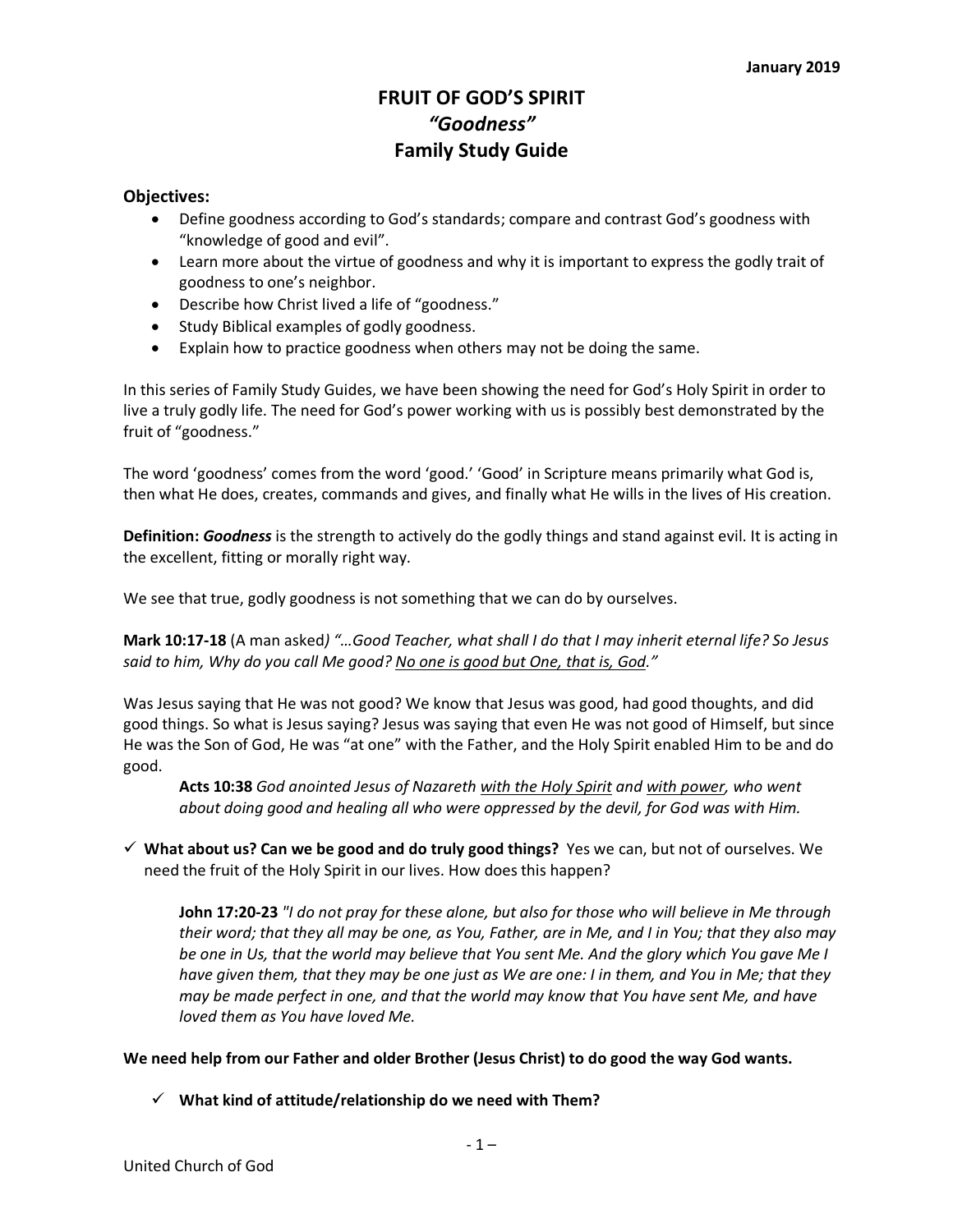## **SUGGESTION:**

#### **Discuss with your family how to become one with God through response to Jesus' sacrifice.**

[You may also want to tie in the Day of Atonement with how mankind will become at one with God. A suggested reference: Sermon "At One with God" Dan Dowd]

#### We too can have true goodness, if we become one with God. Philippians 2:13 (ERV) Yes, it is God who is working in you. He helps you want to do what pleases him, *and he gives you the power to do it.*

Certainly, people do good things for others, and we should recognize and appreciate those who do. Adam and Eve took of the tree of the knowledge of good and evil **(Genesis 2)** which recognizes that man is capable of doing a certain amount of good as well as evil.

## ð **As a family, make a list or discuss things that are good.**

While we can have good thoughts and do good things, the Bible shows that the way of eternal life can only come through God's righteousness and goodness.

## **GODLY GOODNESS DEFINED**

**Matthew 19:16-17** *Now behold, one came and said to Him, "Good Teacher, what good thing shall I do* that I may have eternal life?" So He said to him, "Why do you call Me good? No one is good but One, *that is, God. But if you want to enter into life, keep the commandments."* Jesus makes it clear that God defines goodness by His laws and ways.

## **QUESTION:**

ü **Was Jesus saying that we can earn our salvation by keeping the Ten Commandments?** [Answer: No. We all sin so we need the sacrifice of Jesus to make us right with God. Having the opportunity to be in God's family is a very precious gift, not something we can earn. God is showing us His "family rules" here, but He knows we need help from Him and from Jesus Christ to obey Him.]

Matthew 19:20-22 The young man said to Him, "All these things I have kept from my youth. What do I still lack?" Jesus said to him, "If you want to be perfect, go, sell what you have and give to the poor, and *you will have treasure in heaven; and come, follow Me." But when the young man heard that saying, he went away sorrowful, for he had great possessions.*

## **QUESTIONS:**

- $\checkmark$  If the young man had sold everything and given it to the poor (certainly a good deed!), **would this have been perfect goodness? Would that have earned his salvation?**
- ü **What was Jesus saying then? Was it the man's action or attitude that was of primary importance? What does God's goodness involve?**

## **FOR YOUNGER CHILDREN:**

ü **When your parent or grandparent says, "follow me," or "watch me," or "stay close to me," why do they do that? What is your job? What are they usually doing for you when you follow them?**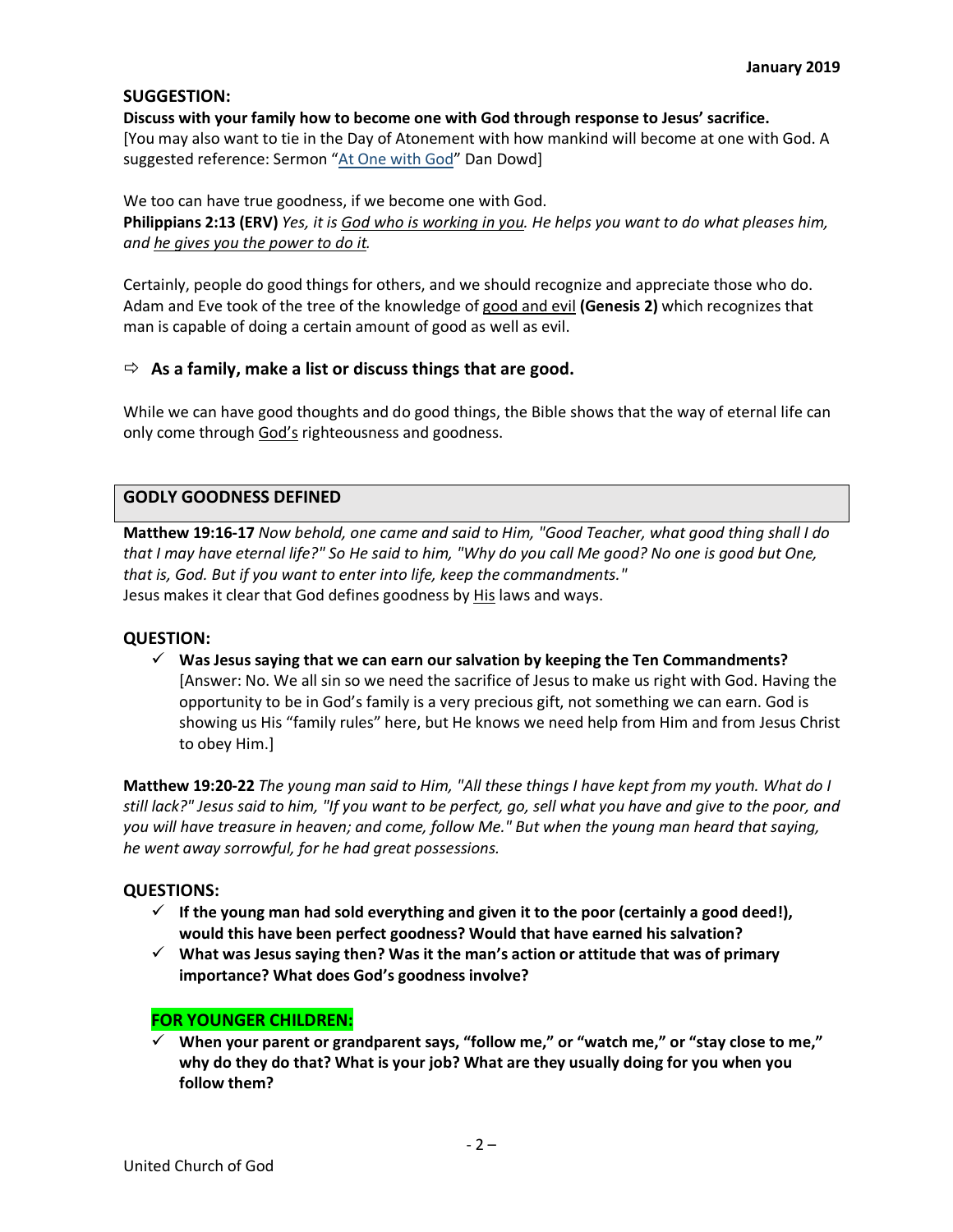#### **CHALLENGE QUESTIONS:**

- $\checkmark$  If we believe in Jesus Christ as our savior, are we free to worship Him, serve Him, and show **love in the way we choose? Why or why not?** (Answer: Read **1 John 2:3-6**. We are told to "walk just as [Jesus Christ] walked". We must not define goodness and love for ourselves because it "seems right" to us or just pick the good things that are easy to do. Read **John 4:23-24**. God's Spirit and truth are the way we must worship.)
- ü **Is God's goodness something people achieve at a certain point, like when someone makes a** list of things to do for the day and checks them all off? What is a better way to think of how **we practice God's goodness? Come up with a family analogy or description.**

Jesus' answer is not as much about giving away possessions as it is an attitude and willingness to "*follow Me*," that is, to do whatever it takes live God's way of life. He further clarified:

Matthew 19:23-26 (NLT) Then Jesus said to his disciples, "I tell you the truth, it is very hard for a rich person to enter the Kingdom of Heaven. I'll say it again—it is easier for a camel to go through the eye of a needle than for a rich person to enter the Kingdom of God!" The disciples were astounded. "Then *who in the world can be saved?" they asked. Jesus looked at them intently and said, "Humanly speaking, it is impossible. But with God everything is possible."*

To further illustrate what God's goodness involves, notice Jesus' statements from the Sermon on the Mount:

**Matthew 5:43-48 (NCV)** *You have heard that it was said, 'Love your neighbor and hate your enemies.'* But I say to you, love your enemies. Pray for those who hurt you. If you do this, you will be true children of your Father in heaven. He causes the sun to rise on good people and on evil people, and he sends rain to those who do right and to those who do wrong. If you love only the people who love you, you will get no reward. Even the tax collectors do that. And if you are nice only to your friends, you are no better than other people. Even those who don't know God are nice to their friends. So you must be *perfect, just as your Father in heaven is perfect.*

To be like the Father and the Son, to be one with them, we need to take goodness to a higher level than the goodness of the world. That is only possible by help from God's spirit. John 4:24 (GNTD) God is Spirit, and only by the power of his Spirit can people worship him as he really *is."*

#### **Notice Paul's admonition:**

Romans 12:20-21 (ESV) To the contrary, "if your enemy is hungry, feed him; if he is thirsty, give him something to drink; for by so doing you will heap burning coals on his head [MSG -Your generosity will *surprise him with goodness*].*" Do not be overcome by evil, but overcome evil with good.*

#### **FAMILY DISCUSSION**:

Think about how difficult it is to treat people well who have treated us badly.

Think about someone you don't like, who did or said something to hurt you. Do you say good things about them, or bad things? Does thinking about them make you angry? Do you think about doing nice things for them, or would you like to see them suffer a bit for hurting you? Have you prayed about them? Have you prayed for them, and in what manner? Not so easy, huh?

#### **FOR YOUNGER CHILDREN:**

• **When a sibling breaks something you have, what is a way you can show goodness to them?**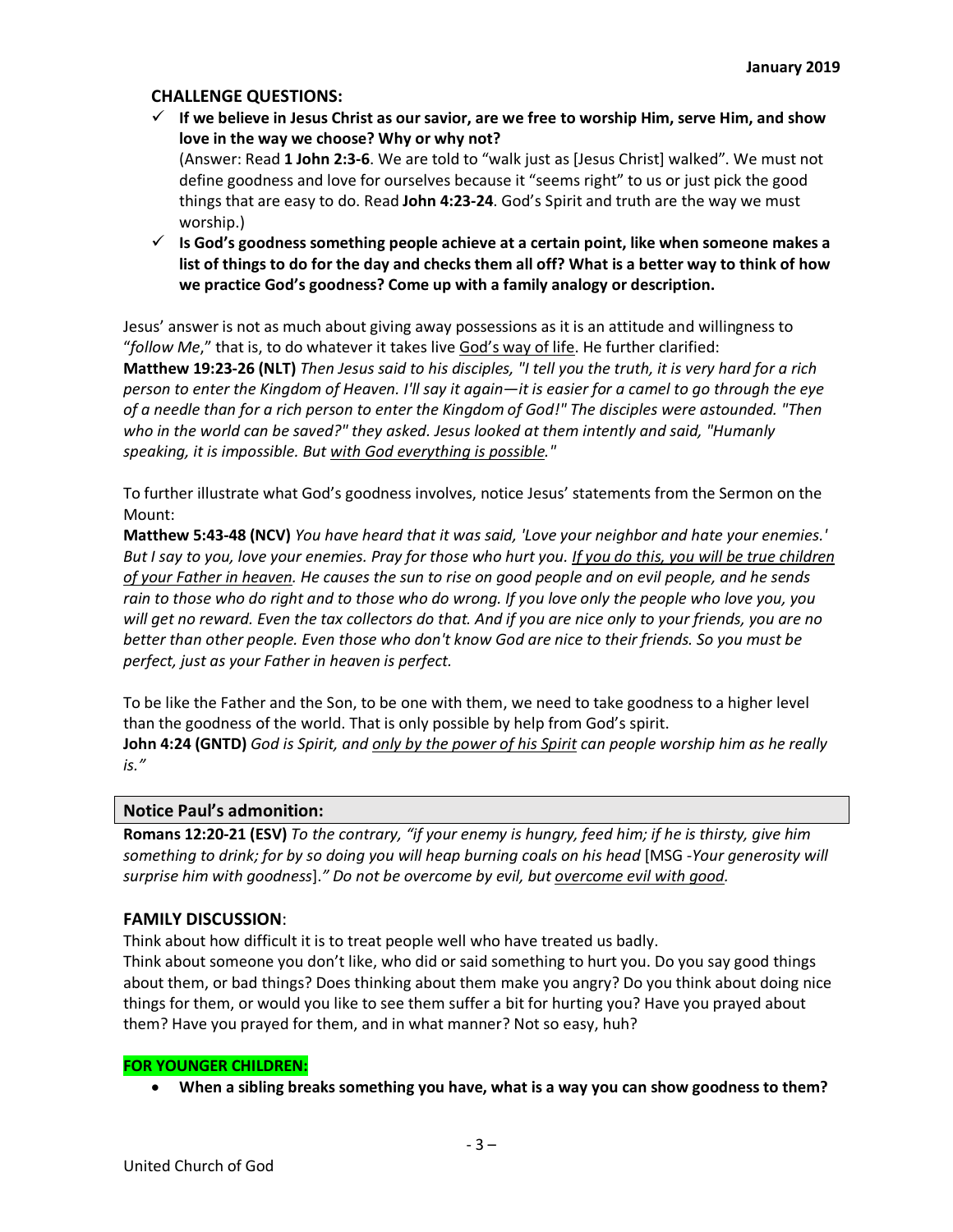• **When someone at school isn't nice to you or another person, what are some ways you can help show goodness to them?**

## **Let's Review Some Biblical Examples of Godly Goodness:**

#### **1. God sets the example**

When you want to tell if you are good, don't compare yourself to your neighbor, compare yourself to God. God is the author and standard of goodness.

In general, the world has rejected God. Even ancient Israel rejected God though constant disobedience to Him. Yet, God "loves his enemies" and is going to treat them well and will ultimately include them in His plan of salvation.

Psalm 86:5 For You, Lord, are good, and ready to forgive, and abundant in mercy to all those who *call upon You.*

- ü **What does it look like when God is good to us? Can you think of a recent time when God has been good to you?**
- ü **What all does God's goodness include here? What is His attitude towards us?**
- ü **God is ready to forgive. Think of a time when you have needed God to be ready to forgive you. What kind of example is that for us?**
- ü **FOR YOUNG CHILDREN**: **How do you feel when your parents forgive you for when you do something you weren't supposed to?**

**Titus 3:3-7** *For we ourselves were also once foolish, disobedient, deceived, serving various lusts and pleasures, living in malice and envy, hateful and hating one another. But when the kindness and the love of God our Savior toward man appeared, not by works of righteousness which we have done, but according to His mercy He saved us, through the washing of regeneration and renewing of the Holy Spirit, whom He poured out on us abundantly through Jesus Christ our Savior, that having been justified by His grace we should become heirs according to the hope of eternal life.*

#### ü **Is our attitude towards those who have not yet submitted themselves to God one of condemning them? Or do we pray for them? Or even do good to them?**

#### **2. Jesus Christ**

 **There are many examples of Jesus practicing what He preached. We will review a couple:**

1. Jesus knew that his disciples were weak, and would deny him in his time of need. In spite of that, Jesus prayed for them.

**Luke 22:31-34** *And the Lord said, "Simon, Simon! Indeed, Satan has asked for you, that he may* sift you as wheat. But *I have prayed for you*, that your faith should not fail; and when you have returned to Me, strengthen your brethren." But he said to Him, "Lord, I am ready to go with You, both to prison and to death." Then He said, "I tell you, Peter, the rooster shall not crow this day *before you will deny three times that you know Me."*

- ü **If you knew that someone close to you was going to treat you badly or ignore you, what would you think about them?**
- ü **SCENARIO:** Often times we have a family member, classmate or neighbor who we can't exactly ignore or just not be around even though they may treat us or someone else badly. Think about ways you can do good to that person anyway.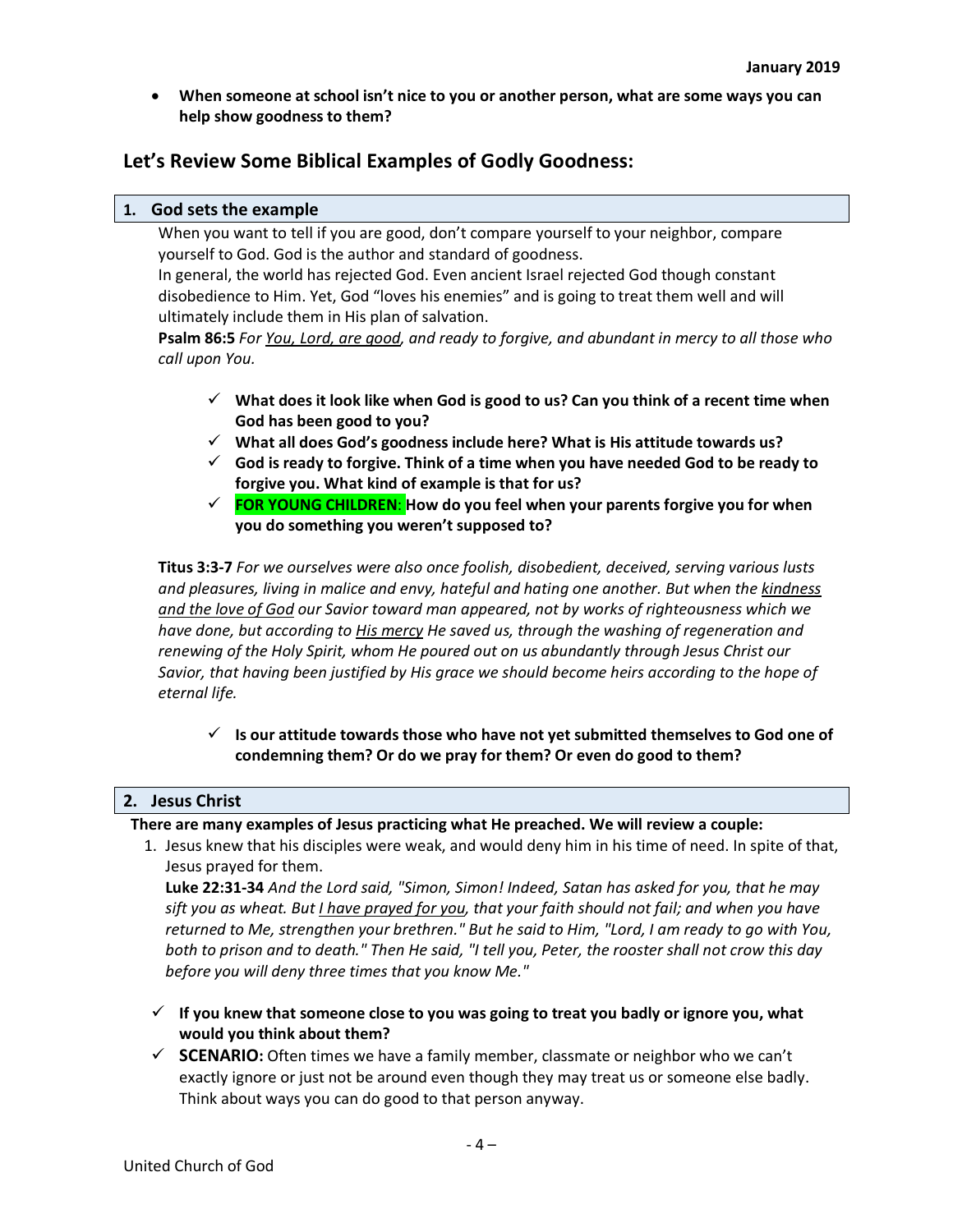- $\checkmark$  Satan wants us to deny Christ, too. If we live by the standard of God's goodness, and that is different than the world's standard, how can we treat that as an opportunity instead of a problem to be feared?
- **2.** When people laughed at, spit on, beat Him and crucified Him—what was His response? **Luke 23:34** *Jesus said, "Father, forgive them, for they do not know what they are doing.*

Our human tendency is to think the worst about someone when they do wrong or hurt us. We often tend to judge their motives, and end up reinforcing our animosity towards them. Being good as God is good is hard. It takes God's spirit to think like Him.

#### **3. Moses was good to those who treated him badly**

When the Israelites had sinned against God, Moses was willing to sacrifice himself so the people could live.

Exodus 32:30-32 Now it came to pass on the next day that Moses said to the people, "You have committed a great sin. So now I will go up to the Lord; perhaps I can make atonement for your *sin." Then Moses returned to the Lord and said, "Oh, these people have committed a great sin,* and have made for themselves a god of gold! Yet now, if You will forgive their sin-but if not, I *pray, blot me out of Your book which You have written."*

 $\checkmark$  Are we only willing to do good to those who treat us well, or do we view all people as **potential children of God's Kingdom?**

#### **4. The Apostle Paul**

Even after Paul became an Apostle, people in the church did not always treat him well. Notice his attitude and actions towards his friends, and those who tried to harm him.

**Philippians 1:12-18 (GNT)** *I want you to know, my friends, that the things that have happened to* me have really helped the progress of the gospel. As a result, the whole palace guard and all the others here know that I am in prison because I am a servant of Christ. And my being in prison has given most of the believers more confidence in the Lord, so that they grow bolder all the time to *preach the message fearlessly. Of course some of them preach Christ because they are jealous and quarrelsome, but others from genuine good will. These do so from love, because they know that God has given me the work of defending the gospel. The others do not proclaim Christ sincerely,* but from a spirit of selfish ambition; they think that they will make more trouble for me while I am in prison. It does not matter! I am happy about it—just so Christ is preached in every way possible, *whether from wrong or right motives. And I will continue to be happy…*

- ü **What effect did Paul's goodness have on the guards and others who observed him?** We too can have a positive effect on those around us when we keep God's commandments and follow His way—even if they do not know God's way yet.
- ü **What effect did Paul's positive actions have on the membership?** When God's goodness is our way of life—it has a positive and motivating effect on other members of the Church too.
- ü **What was Paul's attitude towards those who treated him badly?** This becomes one of the most difficult ways to practice godly goodness! That is why it is a fruit of God's spirit! We need Christ in us to do these good works.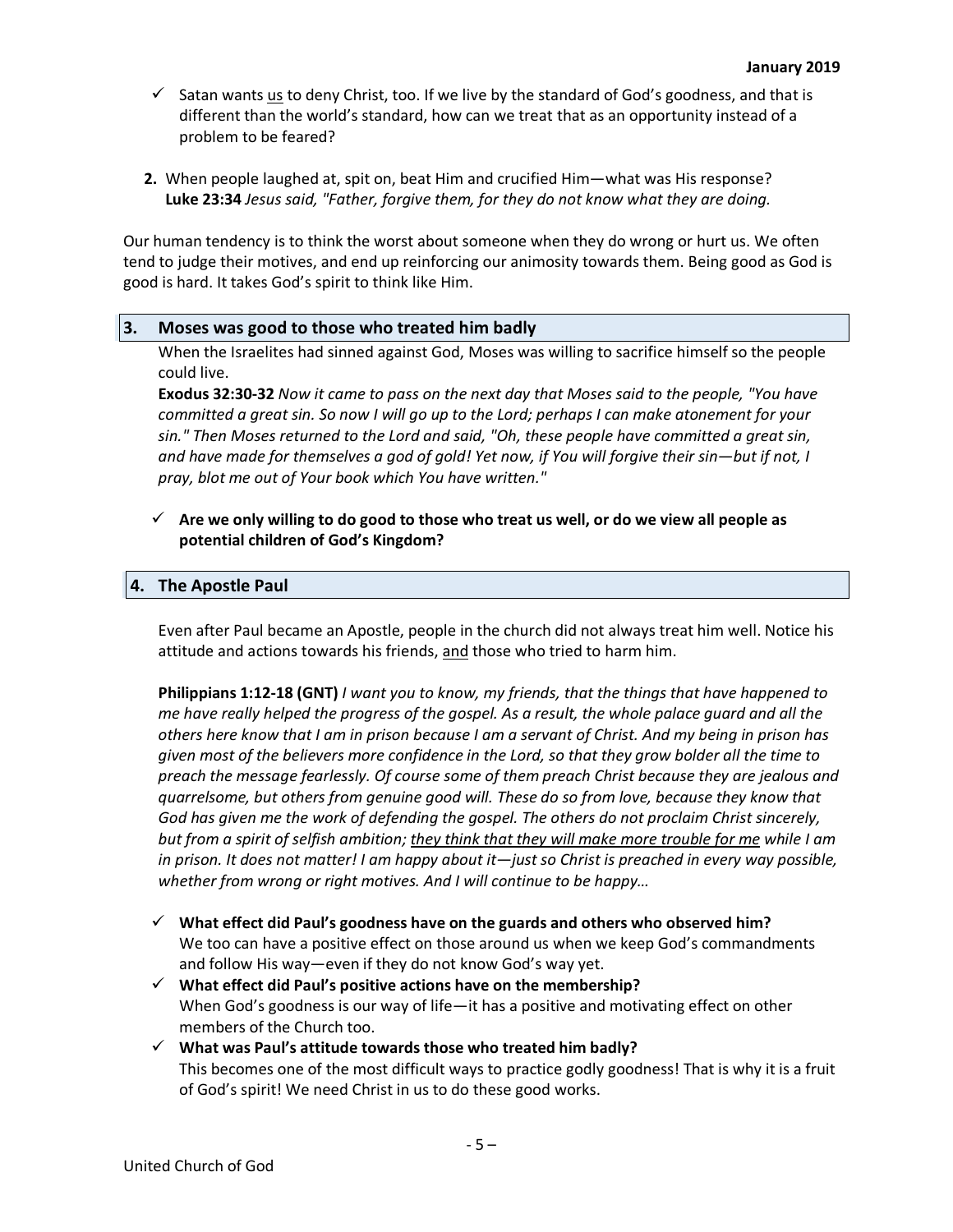#### **5. Stephen's good works and attitude**

Stephen was an amazing man in the early Church who practiced godly goodness. **As a family read Acts 6:1-7:**

- $\checkmark$  How did people respond to Stephen's goodness in the congregation?
- $\checkmark$  How and why was he chosen to be a deacon in the church?

#### **Read Acts 6:8-15 and Acts 7:54-60 and then discuss these questions:**

- $\checkmark$  What enabled Stephen to do the things he was doing?
- $\checkmark$  What was people's reaction to Stephen's goodness in declaring God's word?
- $\checkmark$  How did Stephen respond to these people?
- ü Do you think Stephen may have been thinking of Jesus' statements in **Matthew 5:43-48**?

God used Stephen, who didn't seem to have a really important job in the Church, just waiting on tables. But God's Spirit enabled him to become one of the most courageous men of all times. Rather than fearing death, Stephen considered it more important to tell others the Good News of the Kingdom of God. Stephen displayed a godly goodness throughout this trial. We remember him as a Christian martyr filled with the fruit of the Holy Spirit.

Ephesians 5:8-11 (NET) ... you were at one time darkness, but now you are light in the Lord. Walk as children of the light, for the fruit of the light consists in all goodness, righteousness, and truth trying to learn what is pleasing to the Lord. Do not participate in the unfruitful deeds of darkness, but rather *expose them.*

#### **Additional Family Discussions or Activities**

- $\checkmark$  What can you start doing to reflect the godly quality of goodness to others? (Perhaps take the opportunity to help a new student at school? Could you stand up for and befriend a classmate that everyone has teased?)
- $\checkmark$  In what way can you be pleasing to God, your parents, or your friends? Will others see you as a good person with these characteristics? Will God see you in a favorable way?
- $\checkmark$  Do you always do the right thing? (i.e. be nice, obey your parents, be happy, share your things, etc). True goodness comes from God and His help through the Holy Spirit.
- $\checkmark$  Everyone sins and we should treat all people as potential children in God's family—but should we be careful about who and whether we should hang around with them or be best friends? These scriptural principles can help us determine:
	- o **Romans 12:20** *Do not be overcome by evil, but overcome evil with good.*
	- o **3 John 1:11 (AMP)** *Beloved, do not imitate what is evil, but [imitate] what is good. The one who practices good [exhibiting godly character, moral courage and personal integrity] is of God;*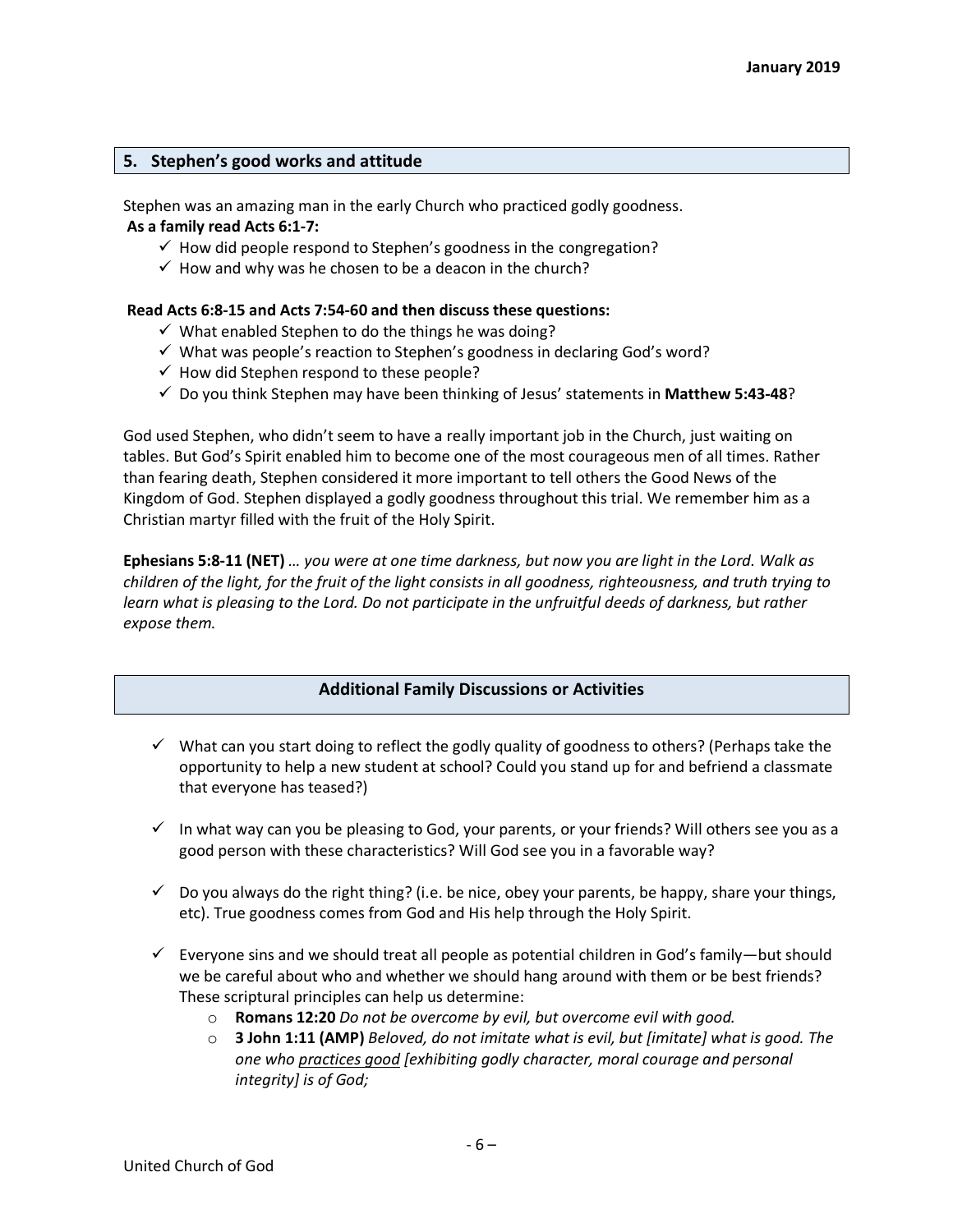- o **Galatians 6:1 (HCSB)** *Brothers, if someone else is caught in any wrongdoing, you who are spiritual should restore such a person with a gentle spirit, watching for yourselves so you also won't be tempted*.
- $\checkmark$  Talk about those situations as a family where it may not be a good idea to have a relationship or friendship with someone. If you can't have a close relationship or friendship, how can you still do good?
- $\checkmark$  Read the account of Jesus interacting with a woman taken in adultery **(John 8:2-12)**. What can you learn from this example? (Answer: They wanted to have her killed because she was sinning. Jesus was good, kind and merciful to her. He did not approve of her wrong actions, but corrected her by telling her to go and sin no more.)
- ü **Read Mark 2:13-17** Jesus would occasionally eat with sinners—but he was in the process of helping them understand more about God's way of life and the Kingdom of God. When is this a good idea for us and when is it not?
- ü Paul Relates to the People of Athens: **Acts 17:16-34**. The Bible says Paul's "spirit was provoked within him when he saw that the city was given over to idols." How did he handle the situation? What can we learn from his example? When something wrong is taking place in our environment, how can we handle the situation wisely?
- $\checkmark$  Read Matthew 6:1-4. How can we tell when we are doing good to follow God's way instead of doing good to appear good to others?
- $\checkmark$  Read John 6:44. How can we uphold God's standard of goodness without offending others and trying to force that way onto them when they may not understand? If not all are being called now but are still potential members of God's family, how does that frame our perspective?
- $\checkmark$  Talk about people you know who are a positive example of goodness. What do they do that you can learn from?
- $\checkmark$  Discuss the challenges of the following. How can you learn to:
	- o Do good when you know you should but you'd rather do your own thing?
	- o Do good when it makes you the outcast or different than others?
	- o Do good when it causes you harm, such as losing friends or losing a job?
	- o Do good when no one is there to see? Maybe it's not a big deal?
	- o Do good to those who are not good to us?
- ü **FOR YOUNGER CHILDREN**: Come up with a list of ways you can show goodness within the family and at school. Write these down and talk about one example each day for the next two weeks on how one of the examples was implemented throughout the week. This could include, sharing a special toy, helping out extra at home or in class, not getting upset when someone else got something you wanted, thinking good thoughts about someone who was mean to you, not complaining when you don't get exactly what you wanted.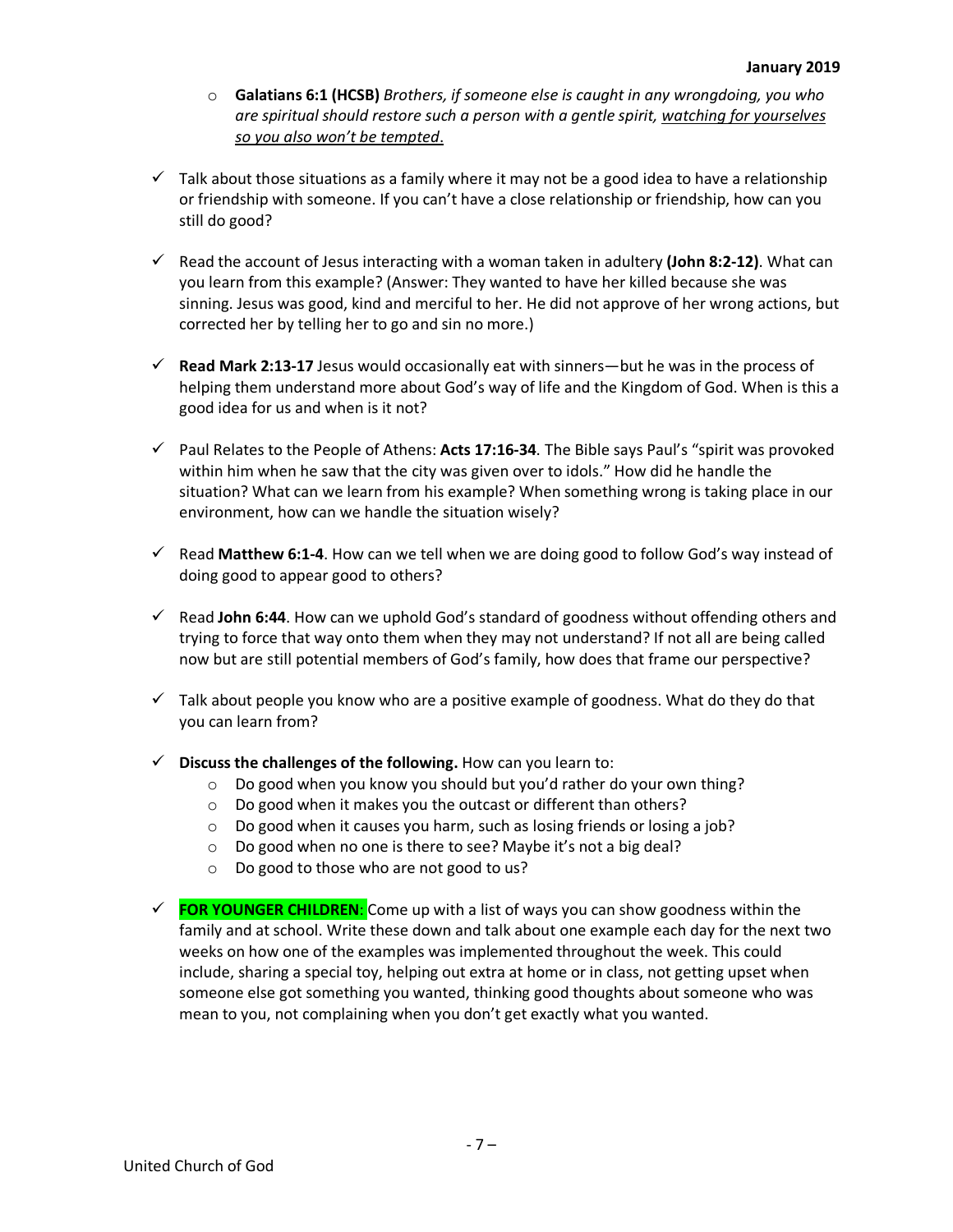#### **Additional resources that you can use in your family studies:**

- **Sermon:** Fruit of the Spirit, Part 4, Goodness—Gary Petty https://www.ucg.org/sermons/fruits-of-the-spirit-part-4-goodness
- **Teen Bible Study Guides:** Social Issues. What does God think about current social issues? Issues such as homosexuality, abortion, pornography and suicide are addressed from a biblical perspective with questions for discussion. https://www.ucg.org/bible-study-tools/teen-biblestudy-guides/teen-bible-study-volume-7-social-issues
	- § Create some statements as a family to navigate these difficult interactions **(Proverbs 26:5)**. How can you stand for God's goodness while demonstrating love toward your neighbor? When might these discussions actually be a trap into an unproductive argument? How can we navigate through these situations with wisdom?
- **Compass Check Winter 2018** includes articles such as: The Appearance of Evil: What does it mean for me? Should We Be Friends with Homosexuals? https://www.ucg.org/members/compass-check/compass-check-winter-2018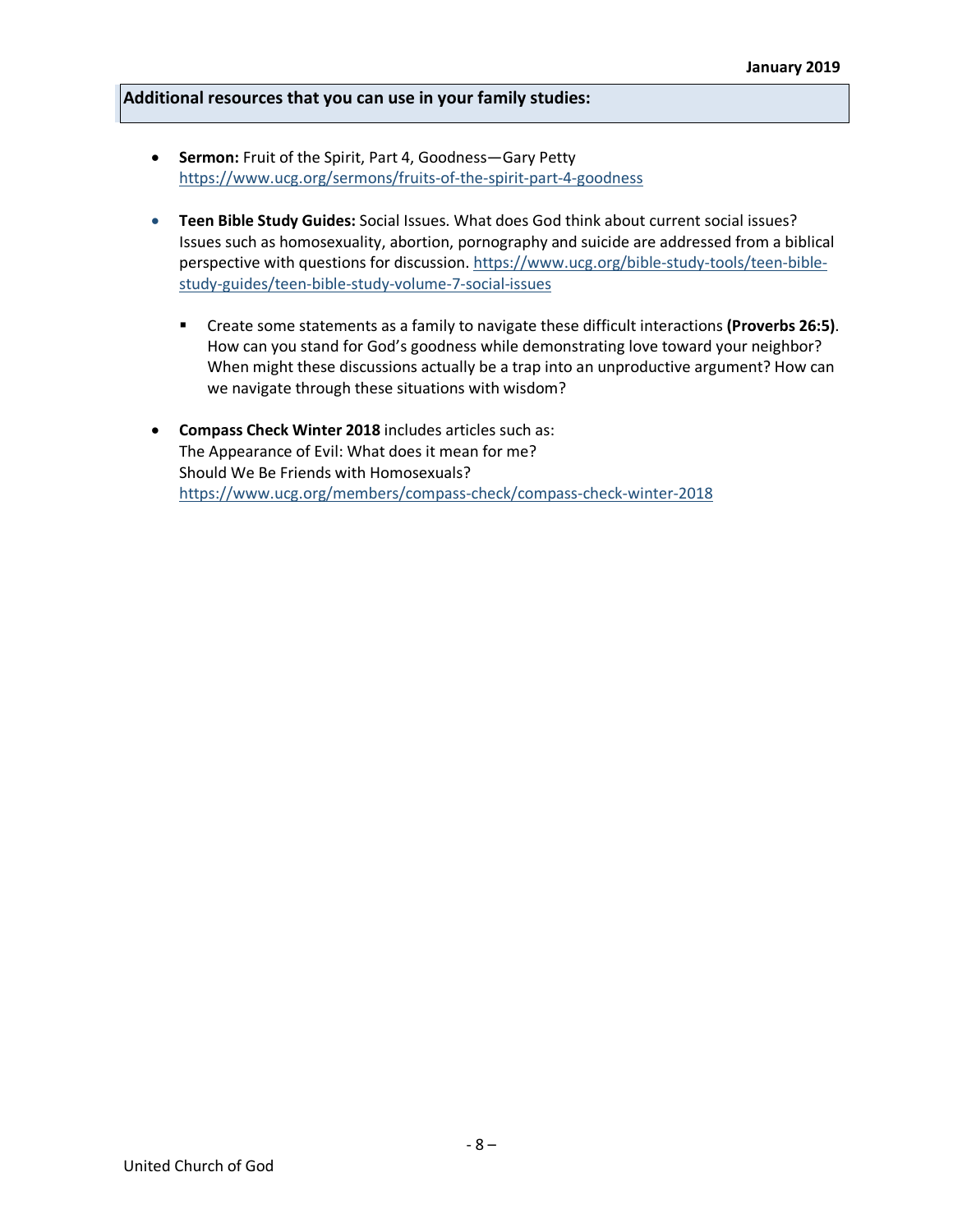#### **1. Goodness Lesson Application:**

This activity will prepare the students to think about characteristics that are pleasing to God.

- Give an index card and pencil to each child. Ask them to write down at least four things about themselves that make them likeable. When everyone has at least four things, collect all the cards. Then read them one by one to the class and have the kids try to guess who it is. After everyone has guessed, let the owner of the card speak up. How many did each child guess correctly?
- Have each child give an example of goodness that they observed during the week.
- 2. If you are using a visual building the **FRUIT OF THE SPIRIT tree,** devote some time for the children to cut, color and attach the fruit goodness on their tree.
- 3. **Goodness Hall of Fame.** Sometimes we need encouragement to do the right thing. As a group, create a "Goodness Hall of Fame." On a long line of butcher paper, place your favorite biblical examples of goodness shown in the Bible. What challenges did this individual or group face? How did they show goodness in spite of these challenges? How did God help them? Display for the congregation. This could always be a discussion versus an artistic display.
- 4. Review **Christ's examples** relating to goodness. What can we learn from His examples:
	- What does Christ say about goodness in the Sermon on the Mount? (Matthew 5:6, 13-16, 7:21-23)
	- § Christ throwing the money changers out of the Temple (Matthew 21:12; Mark 11:15; John 2:13-17)
	- Christ and the woman caught in adultery (John 8:2-16)
	- The widow giving her mite (Mark 12:42; Luke 21:2-3)
	- The Parable of the Tax Collector (Luke 18:9-14)
	- Jesus coming to Zacchaeus' House (Luke 19:1-10)
	- 5. **YOUNG CHILDREN ACTIVITY**: Goodness is something that comes from God and can be seen by others by our actions. How can you tell the difference between true goodness and things that just appear to be good? Bring in two sets of brownies or cookies that you baked. One set will be the normal recipe, while the second set will be made with salt rather than sugar, have the kids taste both sets and discuss the difference. Both cookies/brownies look good on the outside, but only one tastes good. It is the same with the fruit of goodness, when we practice goodness, it "tastes" good to others and improves relationships.
	- **6. The "Goodness" Game.** Copy and cut apart the Cards for the Goodness Game.
		- Discuss: we learn to be good examples by practicing goodness. Sometimes others may laugh at us or get angry with us for doing the right thing. Sometimes doing the right thing isn't popular. When we do what is right we follow Christ's example of goodness and displaying the fruit of the Holy Spirit.
		- Let's play a "goodness" game. Can you tell which action is a good example? I am going to call on someone to pick a card. I will read the card. If you think the answer to the situation is a good one, give a "thumbs up." If it is not a good example, give a "thumbs down."
		- § Play the game. (See the sample "goodness" game cards on page 10.)
		- After the game, discuss that when we make the right choices and practice goodness, like Christ did, we make everyone happy—ourselves, our parents, Jesus and God.